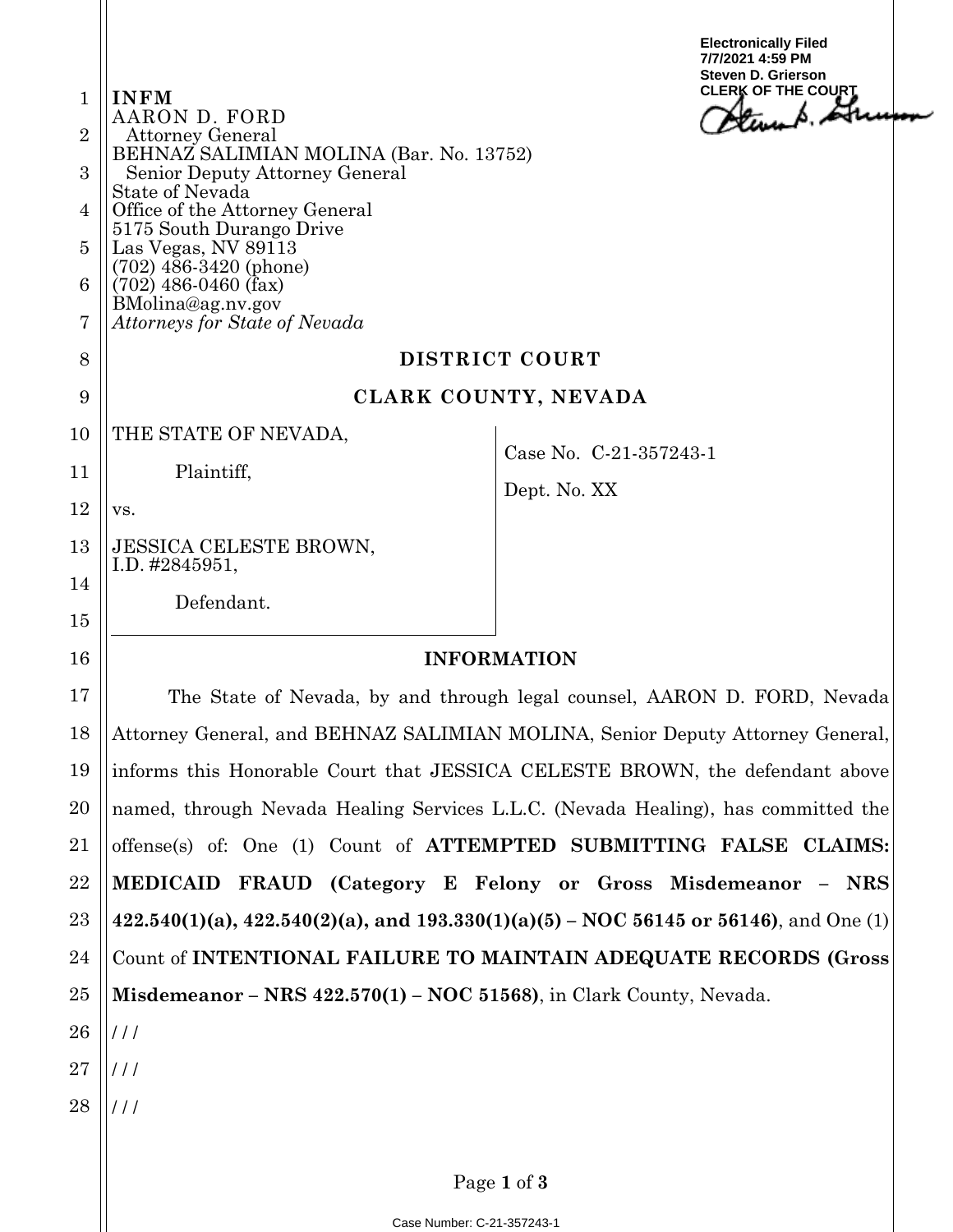Defendant committed said offenses against the State of Nevada, Department of Health & Human Services, Health Care Financing and Policy Division – Nevada Medicaid (Medicaid) in the following manner:

From on or about October 22, 2017, to on or about February 2, 2018, Nevada Healing maintained an agreement with Medicaid to be a provider of services. At all times pertinent to these allegations, Nevada Healing maintained a business location at 1875 Verde Mirada Drive, Las Vegas, Nevada 89115, which is located in Clark County. During said time, Defendant was the owner of Nevada Healing and was responsible for submitting claims to Medicaid on behalf of Nevada Healing. Accordingly, Defendant had the requisite authority and/or responsibility pursuant to NRS 422.530.

## **COUNT 1 ATTEMPTED SUBMITTING FALSE CLAIMS: MEDICAID FRAUD Category E Felony or Gross Misdemeanor NRS 422.540(1)(a), 422.540(2)(a), and 193.330(1)(a)(5)**

Defendant, pursuant to a scheme or continuing course of conduct and with the intent to defraud, did attempt to make false claims for payment from Medicaid that Defendant knew were false, to wit:

From on or about October 22, 2017, to on or about February 2, 2018, Defendant JESSICA CELESTE BROWN, through Nevada Healing, did knowingly attempt to submit false claims to Medicaid concerning the mental health services allegedly provided to Medicaid recipients in order to receive payment from Medicaid for those services. The Medicaid recipients who purportedly received services from these providers on behalf of Nevada Healing denied receiving said type and/or quantity of services for which Nevada Healing billed Medicaid and subsequently received payment.

All of which was committed in Clark County, aggregating an amount greater than \$650, and constitutes a Category E Felony or Gross Misdemeanor in violation of NRS  $422.540(1)(a)$ ,  $422.540(2)(a)$ , and  $193.330(1)(a)(5)$ .

/ / /

/ / /

1

2